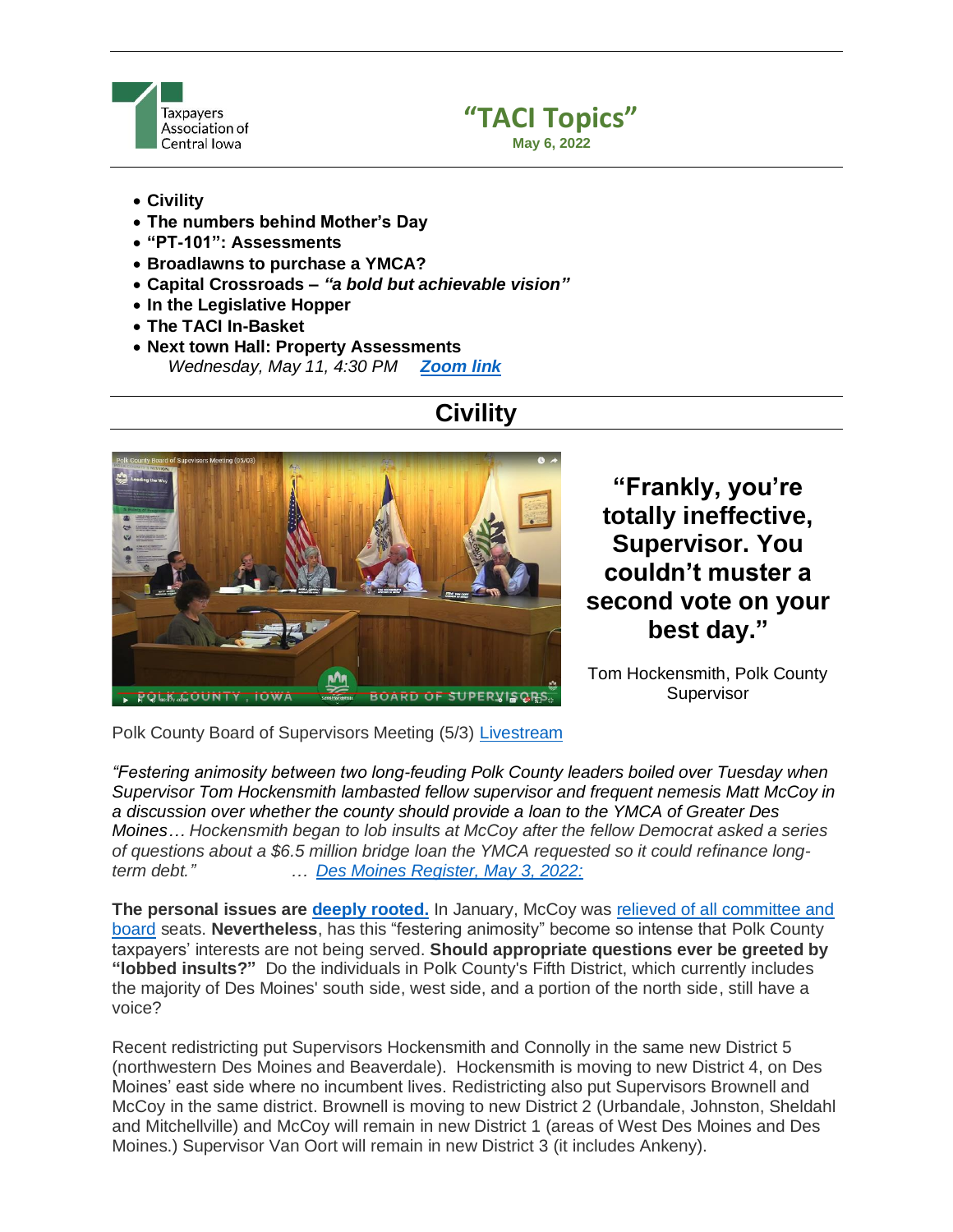### **The numbers behind Mother's Day**



"The first Mother's Day was organized by Anna Jarvis on May 10, 1908, in Grafton, West Virginia, and Philadelphia, Pennsylvania. It was such a success across the country that Jarvis asked Congress to set aside a day to honor mothers. In 1914, Congress made the second Sunday in May Mother's Day."

In addition to this bit of history, this week the United States Census Bureau also offered these statistics:

**Out of every 10 women aged 15 to 50, approximately…**

#### **4 out of 10 (44%) have no children**

- 2 out of 10 (17%) have one child
- 2 out of 10 (22%) have two children
- 2 out of 10 (17%) have three or more children

#### **What are the future implications?**

# **"PT-101": Assessments**



As a result of feedback following recent TACI Town Halls regarding school and municipal financing, and efforts to "limit" property tax increases, the Association is putting together "PT-101." The program will focus, step by step, on the complete property tax cycle beginning with property assessments.

The chart to the left indicates **the median sale price of single family homes in Polk County (2009: \$145,000; 2021: nearly \$200,000).**

At next Wednesday's TACI Town Hall, **Randy Ripperger,** 

**Polk County Assessor**, will provide information regarding how assessments are determined, **the first step in determining the ultimate property tax bill.**

See the presentation and join the dialog, via Zoom:

Wednesday, May 11, 2022, 4:30 PM

<https://us02web.zoom.us/j/81427781652?pwd=aURVY2tRUUd3WnZRS3ltTWtlWFhNZz09> Meeting ID: 814 2778 1652 | Passcode: 051332 | Dial in: 312 626 6799 US (Chicago)

### **Broadlawns to purchase a YMCA?**



Through a lease agreement executed in October 2020, Genesis Health Clubs took over the operations of the South Suburban YMCA. It was an unprofitable venture, Genesis is out, and the "Y" is now working to sell the facility. A potential buyer?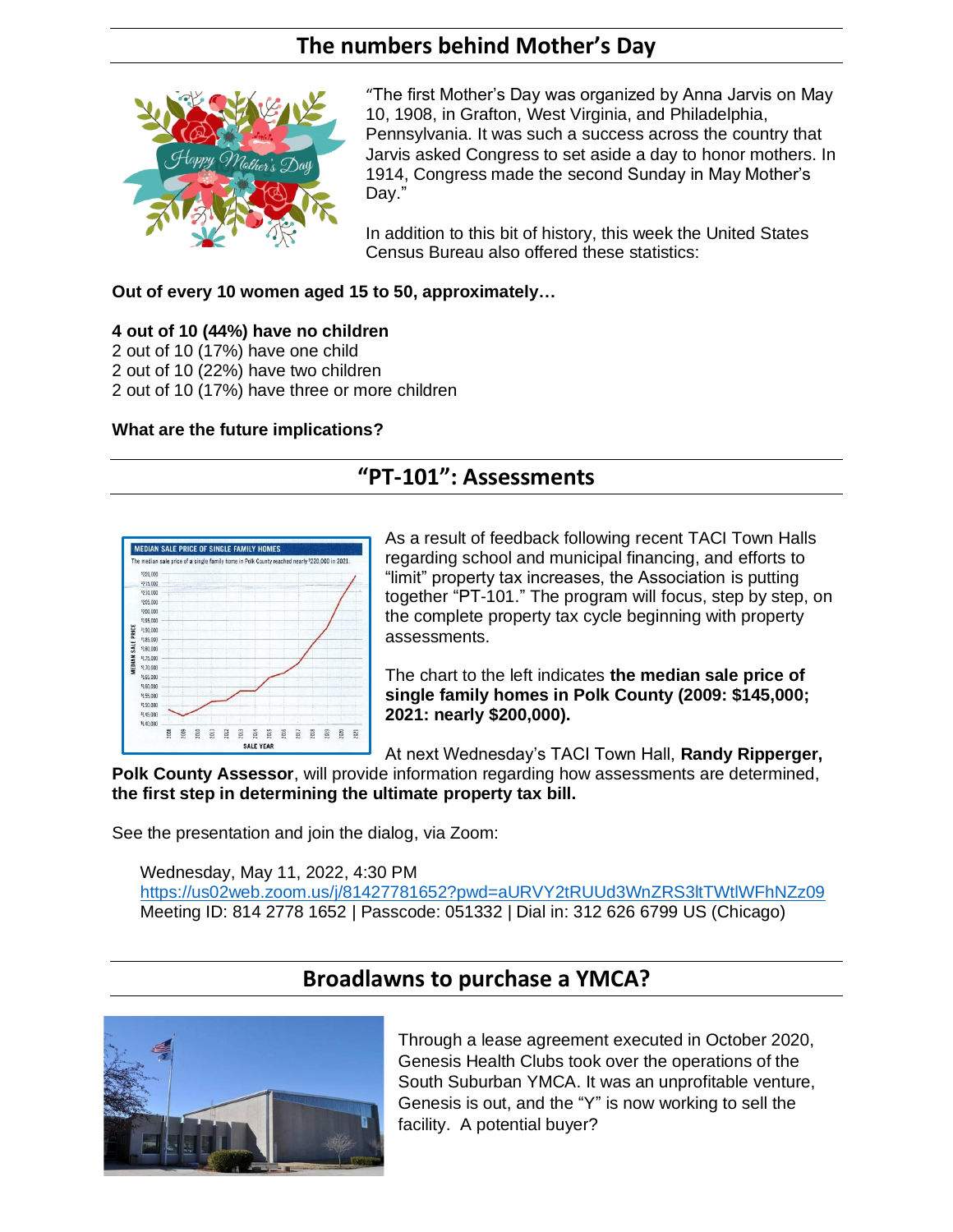As reported by *Axios Des Moines* on May 5: **"Broadlawns Medical Center is in exploratory discussions to purchase the property…"**

*"Broadlawns Medical Center has a longstanding history of attending to the medical needs of Polk County residents. With its origins dating back to 1903, the hospital was established to provide medical care for the indigent, and the same mission of service drives the hospital today."* … *Broadlawns Medical Center Website*

At one time, "medical care for the indigent" was the responsibility of local citizens and was paid for through property taxes. According to the [latest financial audit](https://www.broadlawns.org/filesimages/Financial%20Statements/BMC%20FY2021%20Audited%20Financial%20Report%20Final.pdf) dated June 30, 2021: "**Property tax revenue is \$73,224,440**, which is \$3,931,557 more than last fiscal year." "Self Pay, Including **Charity Care** and Bad Debts**"** for year ending June 30, 2021" was **3%**.

Questions:

- 1. Today, with federal and state programs in place, is property tax support still justified?
- 2. What other unmet community priorities might benefit from this annual investment?
- 3. Should Broadlawns Medical Center be using taxpayer funds to purchase the "Y"?

In future "TACI Topics" the Association plans to take a deeper dive into the Broadlawns financial operations.

# **Capital Crossroads –** *"a bold but achievable vision"*



*"In 2011, regional leaders laid out a bold but achievable vision for Central Iowa, a vision pushing residents to dream big and not settle for good enough, to think long term and work together. This vision is known as Capital Crossroads.* 

*Capital Crossroads aims to provide positive opportunities* 

*for development in our neighborhoods, local businesses, agriculture, education system, health programs, community engagement, culture, infrastructure, local and state government, and environment." … [Capital Crossroads website](https://www.capitalcrossroadsvision.com/)*

The overarching goal of one of the "capitals", the Governance Capital, is **to create and sustain partnerships that foster intergovernmental coordination and cooperation**. Mayor Bob Andeweg (Urbandale), Mayor Courtney Clarke (Waukee), and Art Wittmack (Taxpayers Association of Central Iowa) are the tri-chairs.

As Capital Crossroads starts to refresh its vision for Greater Des Moines and Central Iowa**, what opportunities for intergovernmental coordination and cooperation would you like to see be considered?**

**Simply "respond" to this email with your comments, thoughts, and suggestions.**

### **In the Legislative Hopper**



This picture pretty well captures the debate on the hill this week.

Apparently, the Senate and House Leadership, and the Governor are having "backroom discussions."